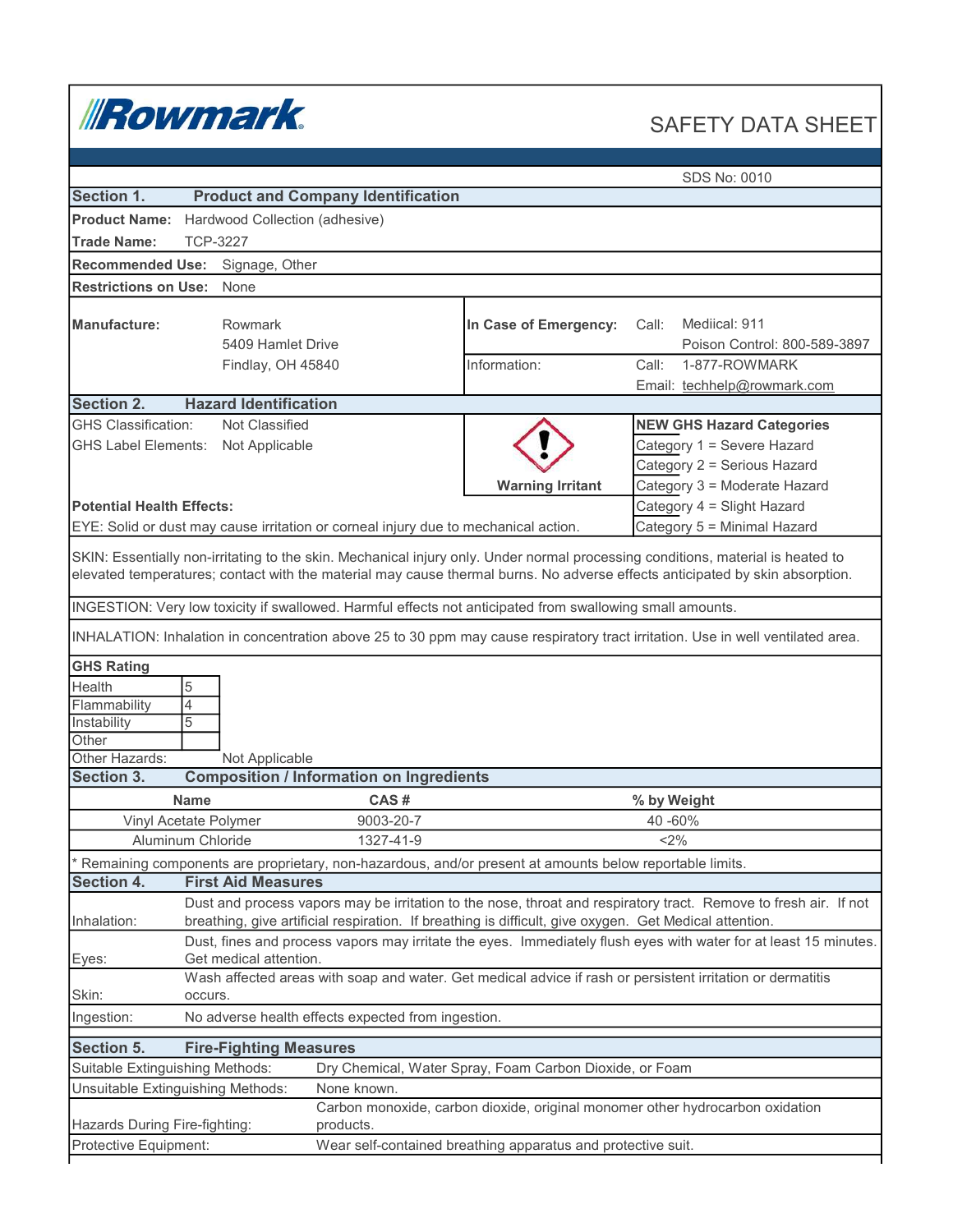| <b>Personal Precautions:</b><br>See Section 8 - Exposure Controls / Personal Protection.<br><b>Environmental Precautions:</b><br>No Special environmental precautions required.<br>Methods and Materials for Containment and Cleaning Up<br>Containment of this material should not be necessary. Sweep up or gather material and place in<br>Spill / Leak:<br>appropriate container for disposal.<br><b>Section 7.</b><br><b>Handling and Storage</b><br>Keep away from heat, flame and strong oxidizing agents. Good housekeeping and controlling dusts are<br>necessary for safe handling of product. Workers should be protected from the possibility of contact with<br>Handling: |                                                                                                                                                                           |  |  |  |  |  |
|----------------------------------------------------------------------------------------------------------------------------------------------------------------------------------------------------------------------------------------------------------------------------------------------------------------------------------------------------------------------------------------------------------------------------------------------------------------------------------------------------------------------------------------------------------------------------------------------------------------------------------------------------------------------------------------|---------------------------------------------------------------------------------------------------------------------------------------------------------------------------|--|--|--|--|--|
|                                                                                                                                                                                                                                                                                                                                                                                                                                                                                                                                                                                                                                                                                        |                                                                                                                                                                           |  |  |  |  |  |
|                                                                                                                                                                                                                                                                                                                                                                                                                                                                                                                                                                                                                                                                                        |                                                                                                                                                                           |  |  |  |  |  |
|                                                                                                                                                                                                                                                                                                                                                                                                                                                                                                                                                                                                                                                                                        |                                                                                                                                                                           |  |  |  |  |  |
|                                                                                                                                                                                                                                                                                                                                                                                                                                                                                                                                                                                                                                                                                        |                                                                                                                                                                           |  |  |  |  |  |
|                                                                                                                                                                                                                                                                                                                                                                                                                                                                                                                                                                                                                                                                                        |                                                                                                                                                                           |  |  |  |  |  |
| molten resin during fabrication. Large masses of molten polymer held at elevated temperatures for<br>extended periods of time may auto-ignite.                                                                                                                                                                                                                                                                                                                                                                                                                                                                                                                                         |                                                                                                                                                                           |  |  |  |  |  |
| Keep away from heat, sparks, and flame. Store horizontally in cool, dry place in original container and<br>protect from sunlight.<br>Storage:                                                                                                                                                                                                                                                                                                                                                                                                                                                                                                                                          |                                                                                                                                                                           |  |  |  |  |  |
| <b>Section 8.</b><br><b>Exposure Control and Personal Protection</b>                                                                                                                                                                                                                                                                                                                                                                                                                                                                                                                                                                                                                   |                                                                                                                                                                           |  |  |  |  |  |
| <b>Exposure Limits:</b>                                                                                                                                                                                                                                                                                                                                                                                                                                                                                                                                                                                                                                                                |                                                                                                                                                                           |  |  |  |  |  |
| 1) Effects of Acute Exposure:<br>See section 11, Toxicological Information                                                                                                                                                                                                                                                                                                                                                                                                                                                                                                                                                                                                             |                                                                                                                                                                           |  |  |  |  |  |
| 2) Effects of Over Exposure:<br>See section 11, Toxicological Information                                                                                                                                                                                                                                                                                                                                                                                                                                                                                                                                                                                                              |                                                                                                                                                                           |  |  |  |  |  |
| 3) OSHA Permissible Exposure Lim Chemical<br><b>OSHA PEL</b><br><b>ACGIHTLV</b>                                                                                                                                                                                                                                                                                                                                                                                                                                                                                                                                                                                                        |                                                                                                                                                                           |  |  |  |  |  |
| 0.75 ppm TWA<br>Formaldehyde<br>2 ppm STEL<br>Ceiling: 0.3 ppm                                                                                                                                                                                                                                                                                                                                                                                                                                                                                                                                                                                                                         |                                                                                                                                                                           |  |  |  |  |  |
| 4) Carcinogen Potential:<br>See section 11, Toxicological Information                                                                                                                                                                                                                                                                                                                                                                                                                                                                                                                                                                                                                  |                                                                                                                                                                           |  |  |  |  |  |
| <b>Engineering Controls:</b>                                                                                                                                                                                                                                                                                                                                                                                                                                                                                                                                                                                                                                                           |                                                                                                                                                                           |  |  |  |  |  |
| Use recommended safe handling practices to minimize unnecessary exposure.                                                                                                                                                                                                                                                                                                                                                                                                                                                                                                                                                                                                              |                                                                                                                                                                           |  |  |  |  |  |
| General room ventilation is adequate for storage and ordinary handling.                                                                                                                                                                                                                                                                                                                                                                                                                                                                                                                                                                                                                |                                                                                                                                                                           |  |  |  |  |  |
| Use local exhaust at points of fume generation or if dusty conditions prevail.                                                                                                                                                                                                                                                                                                                                                                                                                                                                                                                                                                                                         |                                                                                                                                                                           |  |  |  |  |  |
| <b>Personal Protective Equipment:</b>                                                                                                                                                                                                                                                                                                                                                                                                                                                                                                                                                                                                                                                  |                                                                                                                                                                           |  |  |  |  |  |
| Wear safety glasses with side shields or chemical goggles to prevent eye contact.                                                                                                                                                                                                                                                                                                                                                                                                                                                                                                                                                                                                      |                                                                                                                                                                           |  |  |  |  |  |
| Have eye-washing facilities readily available where eye contact can occur.                                                                                                                                                                                                                                                                                                                                                                                                                                                                                                                                                                                                             |                                                                                                                                                                           |  |  |  |  |  |
| Wear impervious gloves and protective clothing to prevent skin contact.                                                                                                                                                                                                                                                                                                                                                                                                                                                                                                                                                                                                                |                                                                                                                                                                           |  |  |  |  |  |
| <b>Section 9.</b><br><b>Physical and Chemical Properties</b>                                                                                                                                                                                                                                                                                                                                                                                                                                                                                                                                                                                                                           |                                                                                                                                                                           |  |  |  |  |  |
| Various color<br>Vapor Pressure:<br>Not applicable<br>Appearance:                                                                                                                                                                                                                                                                                                                                                                                                                                                                                                                                                                                                                      |                                                                                                                                                                           |  |  |  |  |  |
| Odor:<br>Vapor Density:<br>Characteristic Odor<br>Not applicable                                                                                                                                                                                                                                                                                                                                                                                                                                                                                                                                                                                                                       |                                                                                                                                                                           |  |  |  |  |  |
| pH:<br>Not applicable<br>Relative Density:<br><1                                                                                                                                                                                                                                                                                                                                                                                                                                                                                                                                                                                                                                       |                                                                                                                                                                           |  |  |  |  |  |
| Melting Point / Freezing Point:<br>Solubility (ies):<br>Not applicable<br>Not applicable                                                                                                                                                                                                                                                                                                                                                                                                                                                                                                                                                                                               |                                                                                                                                                                           |  |  |  |  |  |
| 208°-210°F<br>Partition Coefficient (N-Octanol/W Not applicable<br><b>Boiling Point:</b>                                                                                                                                                                                                                                                                                                                                                                                                                                                                                                                                                                                               |                                                                                                                                                                           |  |  |  |  |  |
| Flash Point:<br>Auto-Ignition Temperature:<br>Not Applicable<br>Variable, typically 400-500°F                                                                                                                                                                                                                                                                                                                                                                                                                                                                                                                                                                                          |                                                                                                                                                                           |  |  |  |  |  |
| Decomposition Temperature:<br><b>Evaporation Rate:</b><br>Slower than Ether<br>Not applicable                                                                                                                                                                                                                                                                                                                                                                                                                                                                                                                                                                                          |                                                                                                                                                                           |  |  |  |  |  |
| Dust and solid are<br>Flammability (solid, gas):<br>flammable<br>Viscosity:<br>Not applicable                                                                                                                                                                                                                                                                                                                                                                                                                                                                                                                                                                                          |                                                                                                                                                                           |  |  |  |  |  |
| <b>Upper Explosive Limit:</b><br>Not established<br>Specific Gravity:<br>$<$ 1                                                                                                                                                                                                                                                                                                                                                                                                                                                                                                                                                                                                         |                                                                                                                                                                           |  |  |  |  |  |
| Percent Volatile:<br>Lower Explosive Limit:<br>40 grams/m3<br>39-44%                                                                                                                                                                                                                                                                                                                                                                                                                                                                                                                                                                                                                   |                                                                                                                                                                           |  |  |  |  |  |
| <b>Section 10.</b><br><b>Stability Reactivity</b>                                                                                                                                                                                                                                                                                                                                                                                                                                                                                                                                                                                                                                      |                                                                                                                                                                           |  |  |  |  |  |
| Reactivity:<br>Stable                                                                                                                                                                                                                                                                                                                                                                                                                                                                                                                                                                                                                                                                  |                                                                                                                                                                           |  |  |  |  |  |
| <b>Chemical Stability:</b><br>Stable                                                                                                                                                                                                                                                                                                                                                                                                                                                                                                                                                                                                                                                   |                                                                                                                                                                           |  |  |  |  |  |
| Possibility of Hazardous Reactions:<br>None known                                                                                                                                                                                                                                                                                                                                                                                                                                                                                                                                                                                                                                      |                                                                                                                                                                           |  |  |  |  |  |
| Conditions to Avoid:                                                                                                                                                                                                                                                                                                                                                                                                                                                                                                                                                                                                                                                                   | Avoid contact with oxidizing agents. Avoid open flames and tempuratures over 400°F                                                                                        |  |  |  |  |  |
| Incompatible Materials:<br>None known                                                                                                                                                                                                                                                                                                                                                                                                                                                                                                                                                                                                                                                  |                                                                                                                                                                           |  |  |  |  |  |
| <b>Hazardous Decomposition Products:</b><br>compounds.                                                                                                                                                                                                                                                                                                                                                                                                                                                                                                                                                                                                                                 | Thermal decomposition can produce irritating and toxic fumes and gases, including<br>carbon monoxide, hydrogen cyanide, aldehydes, organic acids and polynuclear aromatic |  |  |  |  |  |
| <b>Combustion Products:</b><br>No data available                                                                                                                                                                                                                                                                                                                                                                                                                                                                                                                                                                                                                                       |                                                                                                                                                                           |  |  |  |  |  |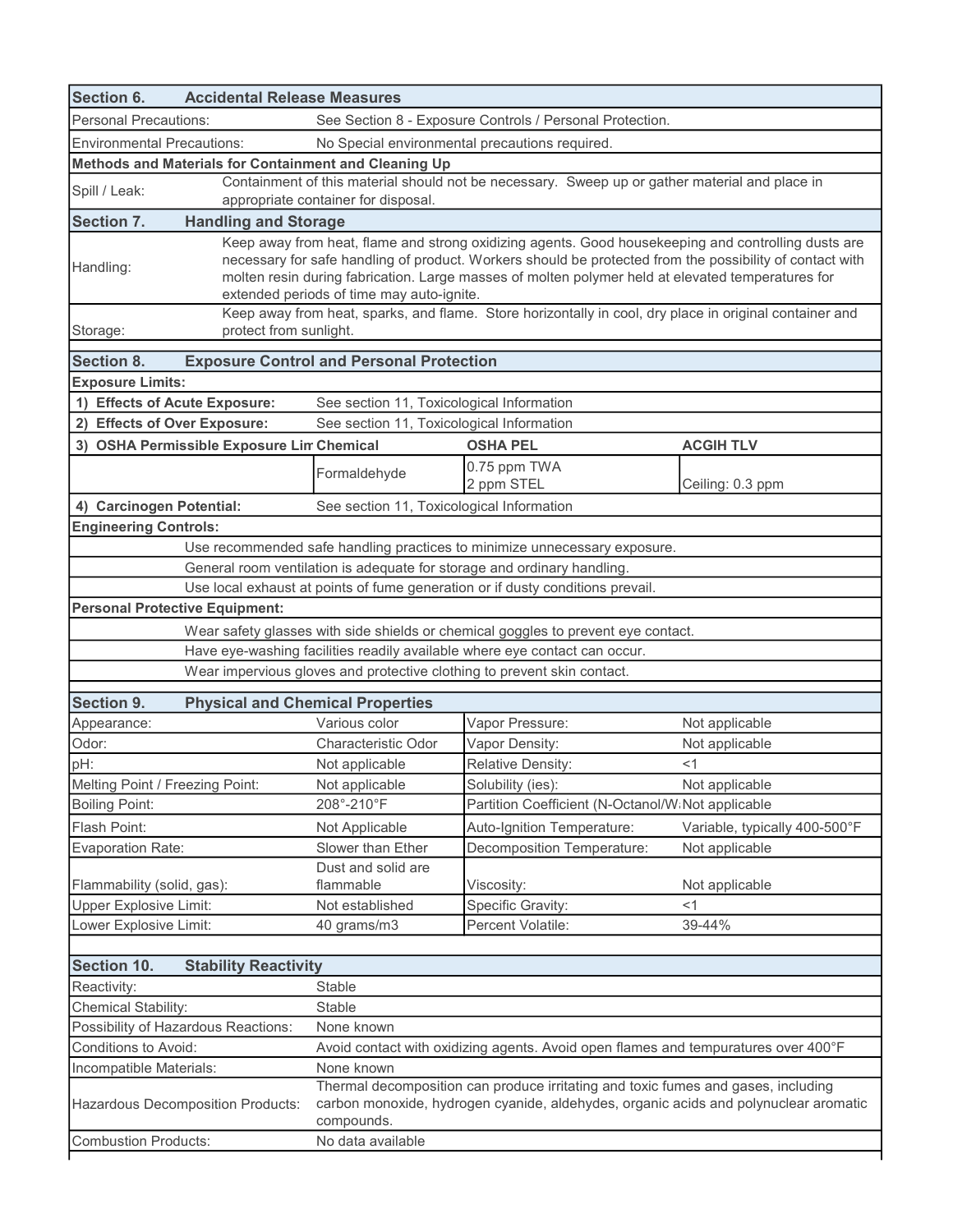| Section 11.                              | <b>Toxicological Information</b>                                                                                                                                                                               |                                                                                                                                                                                                                                                                     |  |  |  |  |  |
|------------------------------------------|----------------------------------------------------------------------------------------------------------------------------------------------------------------------------------------------------------------|---------------------------------------------------------------------------------------------------------------------------------------------------------------------------------------------------------------------------------------------------------------------|--|--|--|--|--|
| <b>Irritation Effects</b>                |                                                                                                                                                                                                                |                                                                                                                                                                                                                                                                     |  |  |  |  |  |
|                                          | Eye Irritation:                                                                                                                                                                                                | Solid particles may cause transient irritation from mechanical abrasion.                                                                                                                                                                                            |  |  |  |  |  |
|                                          | Skin Irritation:                                                                                                                                                                                               | Not expected to cause skin irritation. Molten material may cause thermal burns.                                                                                                                                                                                     |  |  |  |  |  |
|                                          | Inhalation:                                                                                                                                                                                                    | Not a likely route of exposure. Process fumes may cause irritation.                                                                                                                                                                                                 |  |  |  |  |  |
|                                          | Ingestion:                                                                                                                                                                                                     | May cause a choking hazard if swallowed.                                                                                                                                                                                                                            |  |  |  |  |  |
|                                          |                                                                                                                                                                                                                |                                                                                                                                                                                                                                                                     |  |  |  |  |  |
|                                          | Accute Effects of Exposure: Gases and fumes evolved during thermal processing or decomposition of this material may irritate<br>the eyes, skin or respiratory tract and cause nausea, drowsiness and headache. |                                                                                                                                                                                                                                                                     |  |  |  |  |  |
|                                          |                                                                                                                                                                                                                | Chronic (non-cancer) Effects of Exposure: Not expected to cause any adverse chronic health effects.                                                                                                                                                                 |  |  |  |  |  |
| <b>Carcinogenicity:</b>                  |                                                                                                                                                                                                                |                                                                                                                                                                                                                                                                     |  |  |  |  |  |
|                                          |                                                                                                                                                                                                                | Formaldehyde is listed by the International Agency for Research on Cancer as a probable human carcinogen. The National                                                                                                                                              |  |  |  |  |  |
|                                          |                                                                                                                                                                                                                | Toxicology Program includes formaldehyde in the Annual Report on Carcinogens. Formaldehyde is regulated by OSHA as a                                                                                                                                                |  |  |  |  |  |
| potential cancer agent.                  |                                                                                                                                                                                                                |                                                                                                                                                                                                                                                                     |  |  |  |  |  |
| <b>Section 12.</b>                       | <b>Ecological Information</b>                                                                                                                                                                                  |                                                                                                                                                                                                                                                                     |  |  |  |  |  |
| Eco-toxicity:                            |                                                                                                                                                                                                                | No relevant studies identified.                                                                                                                                                                                                                                     |  |  |  |  |  |
| Persistence and Degradability:           |                                                                                                                                                                                                                | No relevant studies identified.                                                                                                                                                                                                                                     |  |  |  |  |  |
| Bio-accumulate Potential:                |                                                                                                                                                                                                                | No relevant studies identified.                                                                                                                                                                                                                                     |  |  |  |  |  |
| Mobility in Soil:                        |                                                                                                                                                                                                                | No relevant studies identified.                                                                                                                                                                                                                                     |  |  |  |  |  |
| Other Adverse Effects:                   |                                                                                                                                                                                                                | No relevant studies identified.                                                                                                                                                                                                                                     |  |  |  |  |  |
|                                          |                                                                                                                                                                                                                |                                                                                                                                                                                                                                                                     |  |  |  |  |  |
| <b>Section 13.</b>                       | <b>Disposal Considerations</b>                                                                                                                                                                                 |                                                                                                                                                                                                                                                                     |  |  |  |  |  |
| <b>Disposal Methods</b>                  |                                                                                                                                                                                                                |                                                                                                                                                                                                                                                                     |  |  |  |  |  |
| <b>Product Recommendation:</b>           |                                                                                                                                                                                                                |                                                                                                                                                                                                                                                                     |  |  |  |  |  |
|                                          |                                                                                                                                                                                                                | 1. Recycle (Reprocess) if product has not been contaminated so as to make it unsuitable for its intended use.                                                                                                                                                       |  |  |  |  |  |
|                                          |                                                                                                                                                                                                                | 2. Disposal through controlled incineration or authorized waste dump in accordance with Local, State or Federal Regulations.                                                                                                                                        |  |  |  |  |  |
|                                          | Uncleaned Packaging Recommendation:                                                                                                                                                                            |                                                                                                                                                                                                                                                                     |  |  |  |  |  |
|                                          |                                                                                                                                                                                                                | 1. Disposal must be done in accordance with Local, State, or Federal Regulation.                                                                                                                                                                                    |  |  |  |  |  |
|                                          |                                                                                                                                                                                                                |                                                                                                                                                                                                                                                                     |  |  |  |  |  |
| <b>Section 14.</b>                       |                                                                                                                                                                                                                |                                                                                                                                                                                                                                                                     |  |  |  |  |  |
|                                          | <b>Transportation Information</b>                                                                                                                                                                              |                                                                                                                                                                                                                                                                     |  |  |  |  |  |
| <b>UN Number:</b>                        |                                                                                                                                                                                                                | Not Relevant                                                                                                                                                                                                                                                        |  |  |  |  |  |
| <b>UN Proper Shipping Name:</b>          |                                                                                                                                                                                                                | Not Relevant                                                                                                                                                                                                                                                        |  |  |  |  |  |
|                                          | <b>Transportation Hazard Class(es)</b>                                                                                                                                                                         |                                                                                                                                                                                                                                                                     |  |  |  |  |  |
| DOT:                                     |                                                                                                                                                                                                                | Not Regulated/classified                                                                                                                                                                                                                                            |  |  |  |  |  |
| ADR / RID:                               |                                                                                                                                                                                                                | Not Regulated/classified                                                                                                                                                                                                                                            |  |  |  |  |  |
| IMDG:                                    |                                                                                                                                                                                                                | Not Regulated/classified                                                                                                                                                                                                                                            |  |  |  |  |  |
| <b>ICAO/IATA</b>                         |                                                                                                                                                                                                                | Not Regulated/classified                                                                                                                                                                                                                                            |  |  |  |  |  |
| Packing Group:                           |                                                                                                                                                                                                                | Not Applicable                                                                                                                                                                                                                                                      |  |  |  |  |  |
| <b>Environmental Hazards:</b>            |                                                                                                                                                                                                                | Not Relevant                                                                                                                                                                                                                                                        |  |  |  |  |  |
|                                          |                                                                                                                                                                                                                | Transportation in Bulk (According to Annex II of MARPOL 73/78 and IBC Code):<br>Not Relevant                                                                                                                                                                        |  |  |  |  |  |
| Special Precautions for User:            |                                                                                                                                                                                                                | No special precautions                                                                                                                                                                                                                                              |  |  |  |  |  |
| <b>Section 15.</b>                       | <b>Regulatory Information</b>                                                                                                                                                                                  |                                                                                                                                                                                                                                                                     |  |  |  |  |  |
|                                          |                                                                                                                                                                                                                |                                                                                                                                                                                                                                                                     |  |  |  |  |  |
|                                          |                                                                                                                                                                                                                | (Not meant to be all-inclusive - selected regulations represented)                                                                                                                                                                                                  |  |  |  |  |  |
|                                          |                                                                                                                                                                                                                | NOTICE: The information herein is presented in good faith and believed to be accurate as of the effective date shown above.                                                                                                                                         |  |  |  |  |  |
|                                          |                                                                                                                                                                                                                | However, no warranty, express or implied is given. Regulatory requirements are subject to change and may differ from one<br>location to another; it is the buyer's responsibility to ensure that its activities comply with federal, state or provincial, and local |  |  |  |  |  |
|                                          |                                                                                                                                                                                                                | laws. The following specific information is made for the purpose of complying with numerous federal, state or provincial, and local                                                                                                                                 |  |  |  |  |  |
|                                          |                                                                                                                                                                                                                | laws and regulations. See other sections for health and safety information.                                                                                                                                                                                         |  |  |  |  |  |
|                                          | Hazardous Constituents (40 CFR 261):                                                                                                                                                                           |                                                                                                                                                                                                                                                                     |  |  |  |  |  |
|                                          |                                                                                                                                                                                                                | If discarded in purchased form, this product would not be a hazardous waste either by listing or by characteristic. However, under                                                                                                                                  |  |  |  |  |  |
|                                          |                                                                                                                                                                                                                | RCRA, it is the responsibility of the product user to determine at the time of disposal, whether a material containing the product or                                                                                                                               |  |  |  |  |  |
|                                          |                                                                                                                                                                                                                | derived from the product should be classified as a hazardous waste (40 CFR 261.20-24).                                                                                                                                                                              |  |  |  |  |  |
| OSHA HazCom:                             |                                                                                                                                                                                                                | This Material is not Hazardous b OSHA Hazardous Communication Standard 29 CFR 1910.1200                                                                                                                                                                             |  |  |  |  |  |
| <b>SARA 313:</b><br>Immediate Hazard: NO |                                                                                                                                                                                                                | Fire Hazard: NO<br><b>Reactivity Hazard: NO</b>                                                                                                                                                                                                                     |  |  |  |  |  |